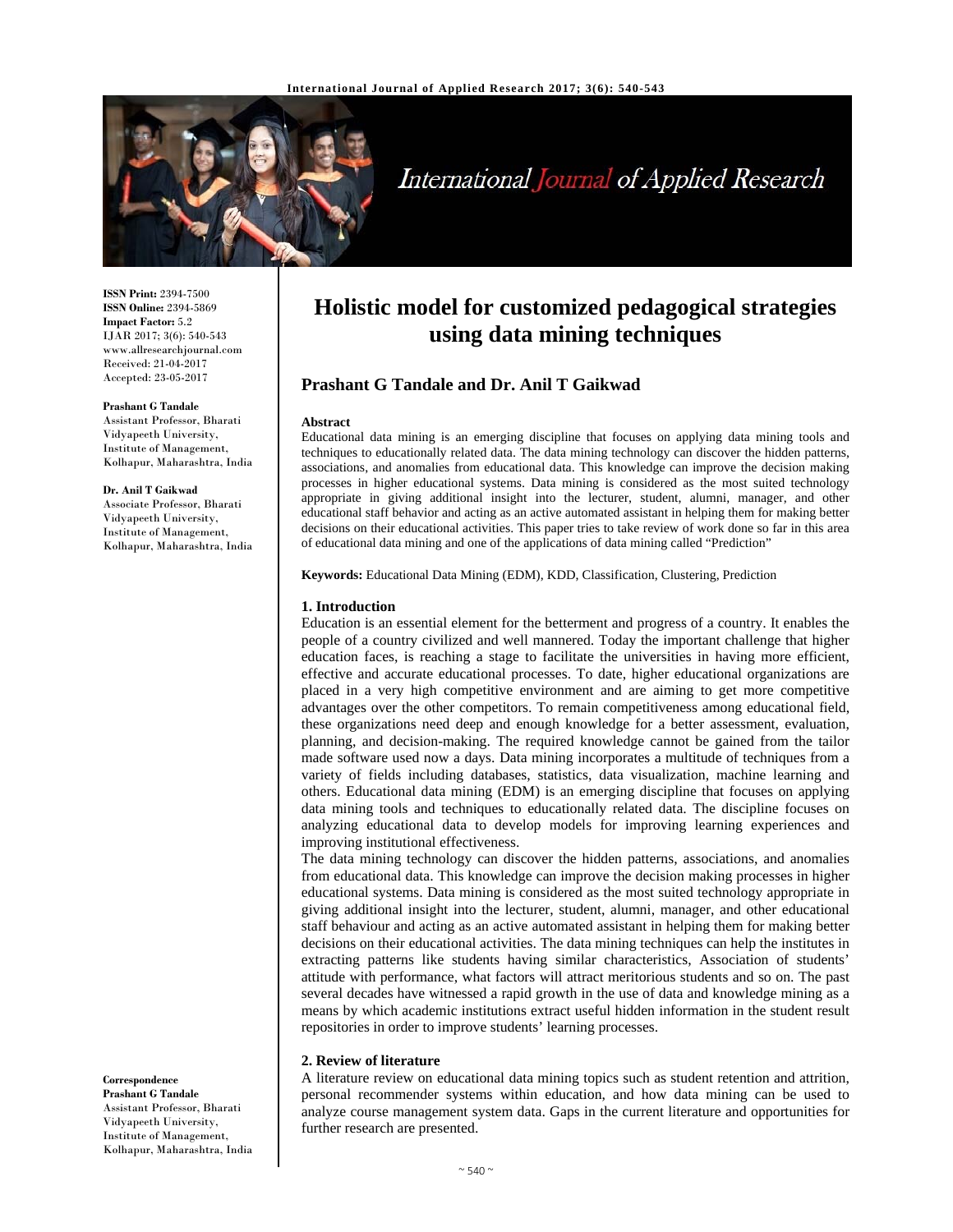- 1. According to Paulraj and Ponniah (2001) [6] the main benefits of data mining to educational institutes are – It provides an integrated and total view of an institute. It makes the institute's current and historical information easily available for the decision making. It provides the facility to students to get their different subject notes from a web enabled database. It provides the information about student's attendance. Students can get theirs results easily and very quickly. It helps to provide information about faculty like how many members are there in all the different departments etc.
- 2. Proposed an approach to classify students in order to predict their final year grade based on the features extracted from logged data in an educational web based system was reported. Data mining classification process was used in conjunction with genetic algorithm to improve the prediction accuracy.
- 3. C. Romero and S. Ventura  $(2010)^{9}$  survey the relevant studies carried out in the field of education. They have described the types of users, types of educational environments and the data they provide. Also they have explained in their work the common tasks in the educational environment that have been resolved through data mining techniques.
- 4. Have used data mining techniques for understanding student enrolment data. They have done comparative study of three predictive data mining techniques namely Neural Network, Logistic regression and Decision tree. The results obtained can be used by the planners to formulate proper plan for the university.
- 5. Shaeela Ayesha *et al*. (2010) [11] discusses data mining technique named k-means clustering is applied to analyze student's learning behavior. Here K-means clustering method is used to discover knowledge that come from educational environment.
- 6. Have identified the association between different attributes of educational environment i.e. the location of the college, type of college, different social groups, different courses etc. and thereby extract strong association rules. They used data mining technique of association rule mining to extract strong rules in educational environment that identifies students' success patterns in different colleges in different social groups. Further they have processed the available data to find the pattern of support for these rules from time to time.
- 7. Robertas (2009) [8] analyzed student academic results for informatics course improvement, rank course topics following their importance for final course marks based on the strength of the association rules and proposed which course specific course topic should be improved to achieve higher student learning effectiveness and progress.
- 8. W.M.R. Tissera *et al.* (2006) <sup>[13]</sup> presents a real-world experiment conducted in an ICT educational institute in

Sri Lanka. A series of data mining tasks are applied to find relationships between subjects in the undergraduate syllabi. This knowledge provides many insights into the syllabi of different educational programmes and results in knowledge critical in decision making that directly affects he quality of the educational programmes.

9. Monika Goyal  $(2012)$ <sup>[2]</sup> used different types of rule – based systems and have been applied to predict student's performance (mark prediction) in an e learning environment (using fuzzy association rules). Several regression techniques are used to predict student's marks like linear regression for predicting student's academic performance, stepwise linear regression for predicting time to be spent on a learning page, multiple linear regression for identifying variables that could predict success in courses and for predicting exam results in distance education courses

## **3. Research methodology**

The present study will be completed using Field Survey, interviews. While carrying the survey the researcher would approach directly to the different management institutes and through viewing office records, web sites of the institutes and relevant data will be solicited. For this purpose, questionnaires will be designed. Empirical data will be collected from the samples of Bharati Vidyapeeth Deemed University in Maharashtra state.

- a. **Primary Data Collection** The primary data will be collected from selected students and all teachers from each management institute which is constituent unit of Bharati Vidyapeeth Deemed University. Face to face interviews with management and administrators of the institutes will also be conducted.
- b. **Secondary Data Collection** Secondary data will be collected by literature survey and visits to various libraries and websites of the management institutes. Data can also be collected from Activity Log of LMS (Learning Management System), Server Log, Public Data.

# **4. Knowledge discovery process**

Data mining is also known as Knowledge Discovery from Databases (KDD). Data mining techniques are used to operate on large volumes of data to discover hidden patterns and relationships helpful in decision making. At the level of a university, administrative information systems collect information about students, their enrolment in particular programs and courses, and performance like examination grades. In addition, the information about the lectures, instructors, study programs, courses and prerequisites, are typically available as well. The following figure shows the Holistic model for customized pedagogical strategies using data mining techniques.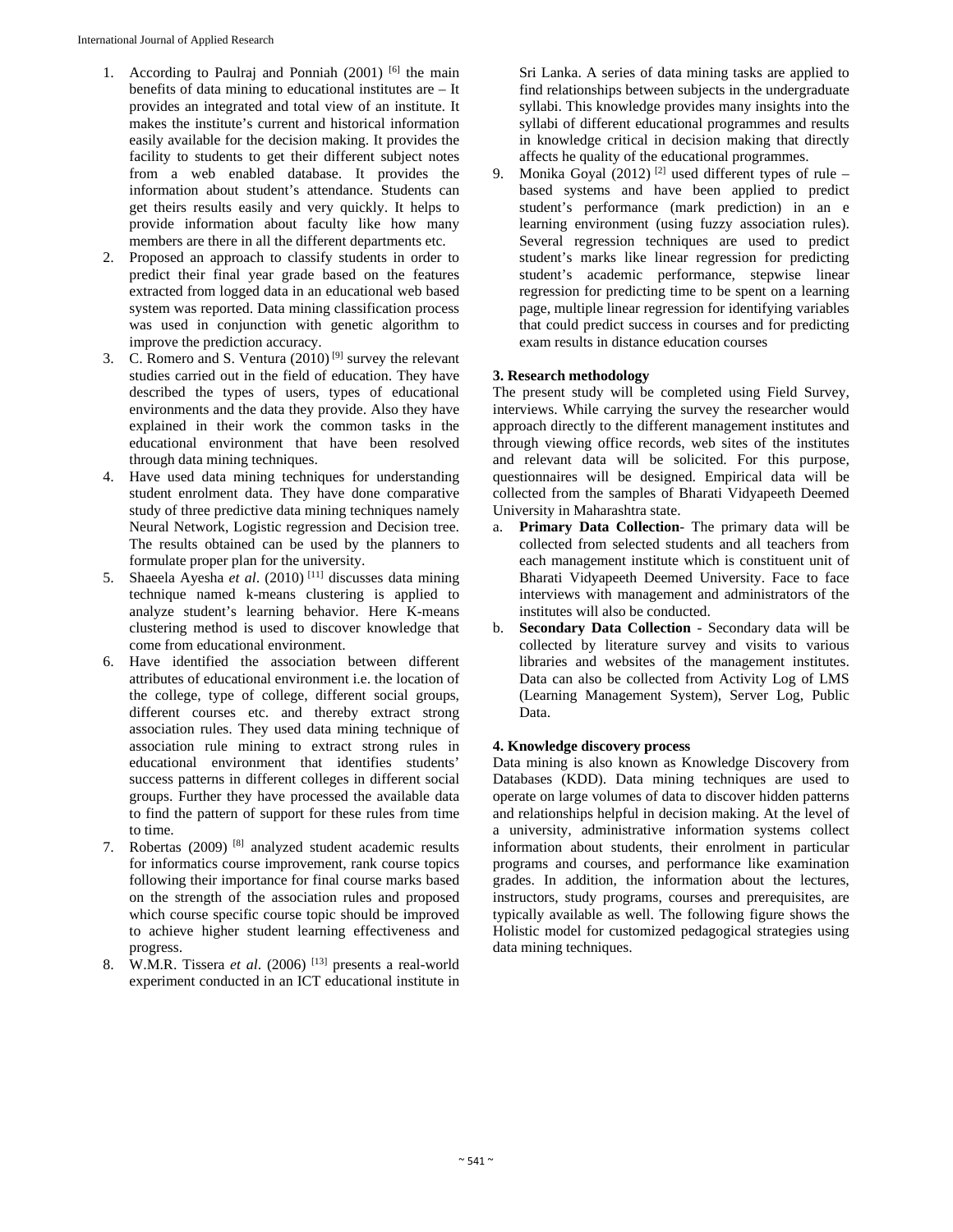

**Fig 1:** The Holistic Model (Proposed Educational Data Mining Framework)

#### **5. Data analysis & interpretation**

Data is collected and analysis using SPSS. In this study we tried to find out the effectiveness of the different pedagogical strategies. So that the teachers will decide the perfect strategy while teaching to a particular class. The teacher may also customize the strategy according to the need. Feedback from 340 students regarding effectiveness of pedagogical strategy is collected in the form of 5 point likert scale. Feedback remark 1 indicate unsatisfactory, 2 – Satisfactory, 3- Neutral, 4- Good & 5- Very Good. The following table shows the effectiveness of different pedagogical strategies applied.

| Table 1: Effectiveness of different Pedagogical Strategies applied. |
|---------------------------------------------------------------------|
|---------------------------------------------------------------------|

| <b>Pedagogical Strategies</b>                        | Mean  | <b>Std. Dev</b> |
|------------------------------------------------------|-------|-----------------|
| Chalk & Talk Method (Lecture)                        | 3.77. | 0.890           |
| Experimental / Empirical                             | 3.19  | 1.174           |
| Collaborative<br>(Group Discussion / Group Projects) | 3.26  | 1.272           |
| Demonstration                                        | 3.31  | 1.123           |
| Problem Solving                                      | 3.90  | 0.808           |
| Presentations                                        | 3.76  | 0.941           |
| Use of ICT tools                                     | 3.56  | 1.078           |
| Case Studies                                         | 3.64  | 0.839           |
| Use of Social Media for Teaching-Learning            | 3.78  | 1.011           |



**Fig 2:** Roesponces for ICT enabled Teaching